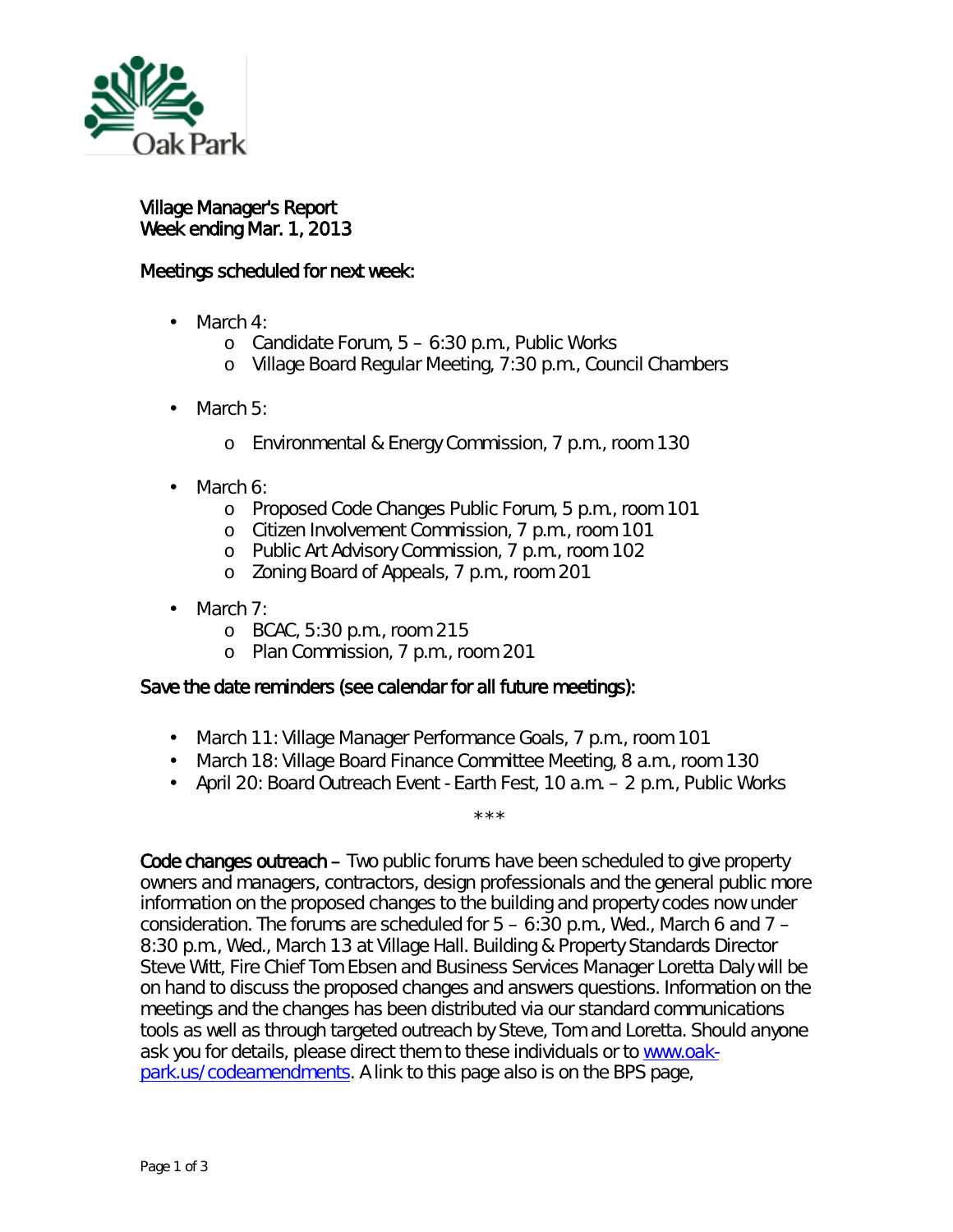[www.oak-park.us/building.](http://www.oak-park.us/building) In addition, the Building Codes Advisory Commission (BCAC) is scheduled to meet on Thurs., March 7 to review a synopsis of all proposed code changes, which will then be forwarded to the Village Board. At this time, we have not scheduled the second reading of the proposed Building Code changes for Village Board consideration.

Snow removal activities – The biggest snowfall of the season fell on Tuesday and Wednesday, dropping about four inches. By 3 p.m., Tuesday, 11 snow plows were on the streets. Smaller vehicles also were out clearing the sidewalks and overpasses near the mass transit stations, as well as school crosswalks. By 8:30 a.m., Wednesday, all main routes were clear and school crosswalks free of snow and slush. Six plows spent part of Thursday doing clean up at various locations in the Village. While snow showers continued, the plowing and salting combined with the relatively high temperatures to keep the streets clear. As temperatures dropped into Friday morning, the back side of the storm continued to generate lake-effect snow showers, adding another quarter inch or so to the week's total. Crews were out salting streets and keeping school crosswalks and sidewalks near the public transit stations clear. Meteorologists are reporting that the Chicago region had received more than 80 percent of the season's total snowfall in February alone.

Parkway tree trimming continues – Tree trimming continues in the area between South Boulevard and Chicago Avenue, from Austin Boulevard to Harlem Avenue. Crews from both the Forestry Division and a private contractor are involved.

Carpet recycling program to begin – The Village has teamed up with Heritage Recycling LLC to provide curb side collection and recycling of used carpet and padding. The pilot program, which is similar to the current yard waste and bulk garbage sticker programs, begins March 1. During the pilot program, residential units may place an unlimited number of rolls out for collection so long as each has two blue stickers attached. Each roll must be no more than four feet wide (cut or folded) and not exceed 50 pounds. The rolls must be placed in a dry location such as on/ under a porch or in a garage. Program participants then contact the vendor via information on the sticker to arrange pick up. Stickers cost \$2 each and can be purchased at the Village Hall Cashier's Office. The cost for this program is the same as the cost for disposal in the landfill. The program was first mentioned in the [February OP/FYI,](http://www.oak-park.us/FYI/F13/Export1.html) and will be further promoted via other means in the weeks ahead.

Parking lot signage pilot project – New parking lot signs soon will be going up along South Boulevard from Austin Boulevard to Harlem Avenue as part of a pilot program to make the information clearer and more user-friendly. The new signage, which is the result of work by an internal ad hoc committee that began in the fall of 2012, will run for six months. The goal is to solicit feedback from customers that may help to refine the final approach to parking signage Village wide. Sign installations are expected to begin within the next several weeks. More details on the process to garner customer feedback will be provided as the pilot project moves closer to full implementation.